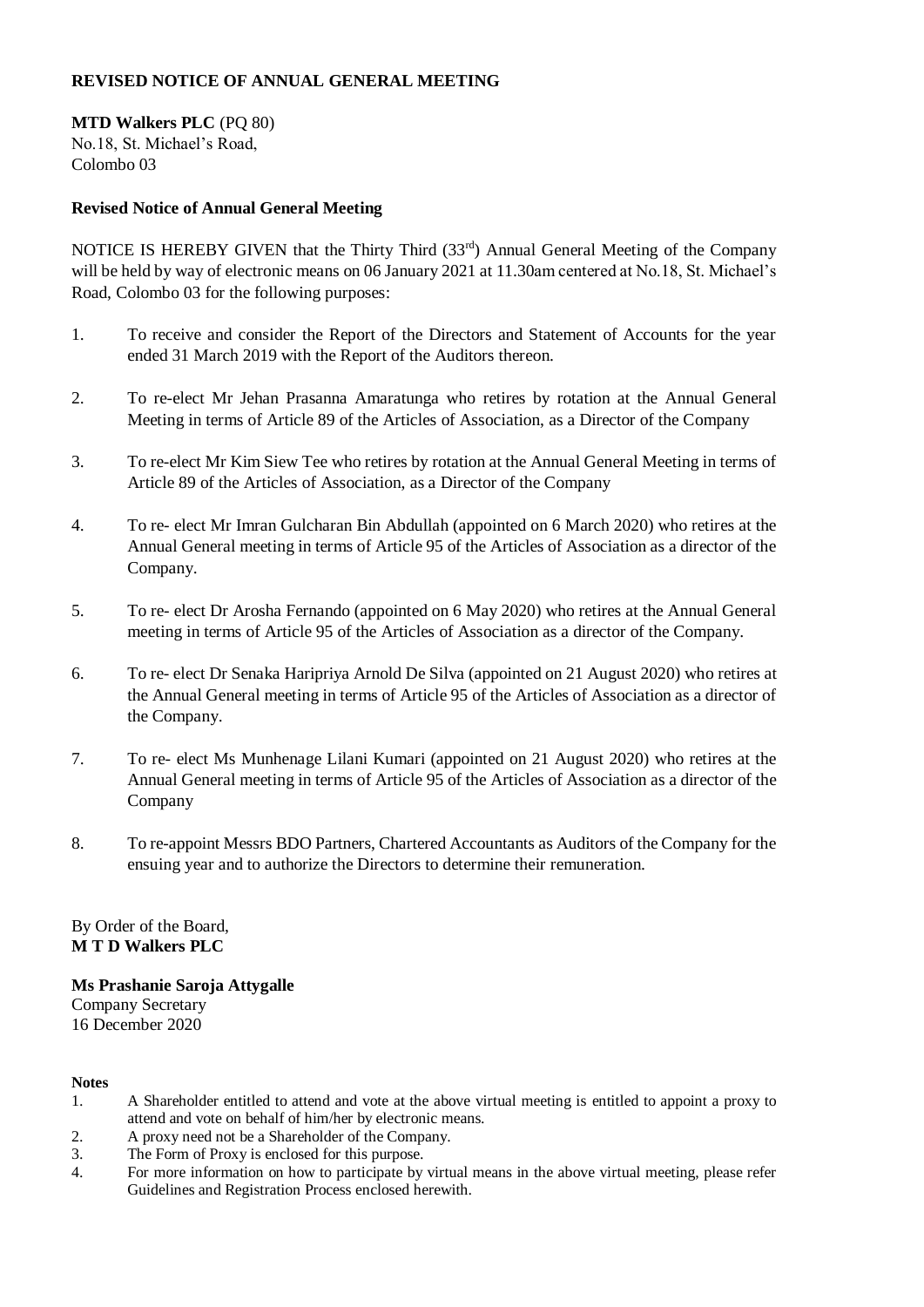### **REVISED FORM OF PROXY**

The Board of Directors **M T D Walkers PLC**  No.18, St. Michael's Road, Colombo 03

a Shareholder / Shareholders of the above named Company hereby appoint

| Dato' Nik Faizul Bin Tan Sri Nik Hussain | or failing him |
|------------------------------------------|----------------|
| Mr Jehan Prasanna Amaratunga             | or failing him |
| Mr Keith George Cowling                  | or failing him |
| Mr Kim Siew Tee                          | or failing him |
| Mr Imran Gulcharan Bin Abdullah          | or failing him |
| Dr Arosha Fernando                       | or failing him |
| Dr Senaka Haripriya Arnold De Silva      | or failing him |
| Ms Munhenage Lilani Kumari               | or failing her |

as my/our\* proxy to represent and speak and vote as indicated hereunder for me/us\* and on my/our\* behalf at the Thirty Third (33rd) Annual General Meeting of the Company to be held by way of electronic means on 06 January 2021 at 11.30a.m. and at every poll which may be taken in consequence of the aforesaid Meeting and at any adjournment thereof.

|    |                                                                                                                                                                                                                    | <b>FOR</b> | <b>AGAINST</b> |
|----|--------------------------------------------------------------------------------------------------------------------------------------------------------------------------------------------------------------------|------------|----------------|
| 1. | To receive and consider the Report of the Directors and Statement<br>of Accounts for the year ended 31 March 2019 with the Report of<br>the Auditors thereon.                                                      |            |                |
| 2. | To re-elect Mr Jehan Prasanna Amaratunga who retires by rotation<br>at the Annual General Meeting in terms of Article 89 of the Articles<br>of Association, as a Director of the Company                           |            |                |
| 3. | To re-elect Mr Kim Siew Tee who retires by rotation at the Annual<br>General Meeting in terms of Article 89 of the Articles of Association,<br>as a Director of the Company                                        |            |                |
| 4. | To re- elect Mr Imran Gulcharan Bin Abdullah (appointed on<br>6 March 2020) who retires at the Annual General meeting<br>in terms of Article 95 of the Articles of Association as a director of<br>the Company.    |            |                |
| 5. | To re- elect Dr Arosha Fernando (appointed on 6 May 2020)<br>who retires at the Annual General meeting in terms of Article 95<br>of the Articles of Association, as a director of the Company.                     |            |                |
| 6. | To re- elect Dr Senaka Haripriya Arnold De Silva (appointed on<br>21 August 2020) who retires at the Annual General meeting in terms<br>of Article 95 of the Articles of Association as a director of the Company. |            |                |
| 7. | To re- elect Ms Munhenage Lilani Kumari (appointed on<br>21 August 2020) who retires at the Annual General meeting in<br>terms of Article 95 of the Articles of Association as a director of<br>the Company        |            |                |
| 8. | To re-appoint Messrs BDO Partners, Chartered Accountants as<br>Auditors of the Company for the ensuing year and to authorize the<br>Directors to determine their remuneration.                                     |            |                |

Signed this……………………….day of ………………………… Two Thousand and Twenty

\*Please delete as appropriate

…………………………….. Signature of Shareholder /s

Notes :

- 1. A proxy need not to be a shareholder of the Company.
- 2. Instructions as to completion appear overleaf